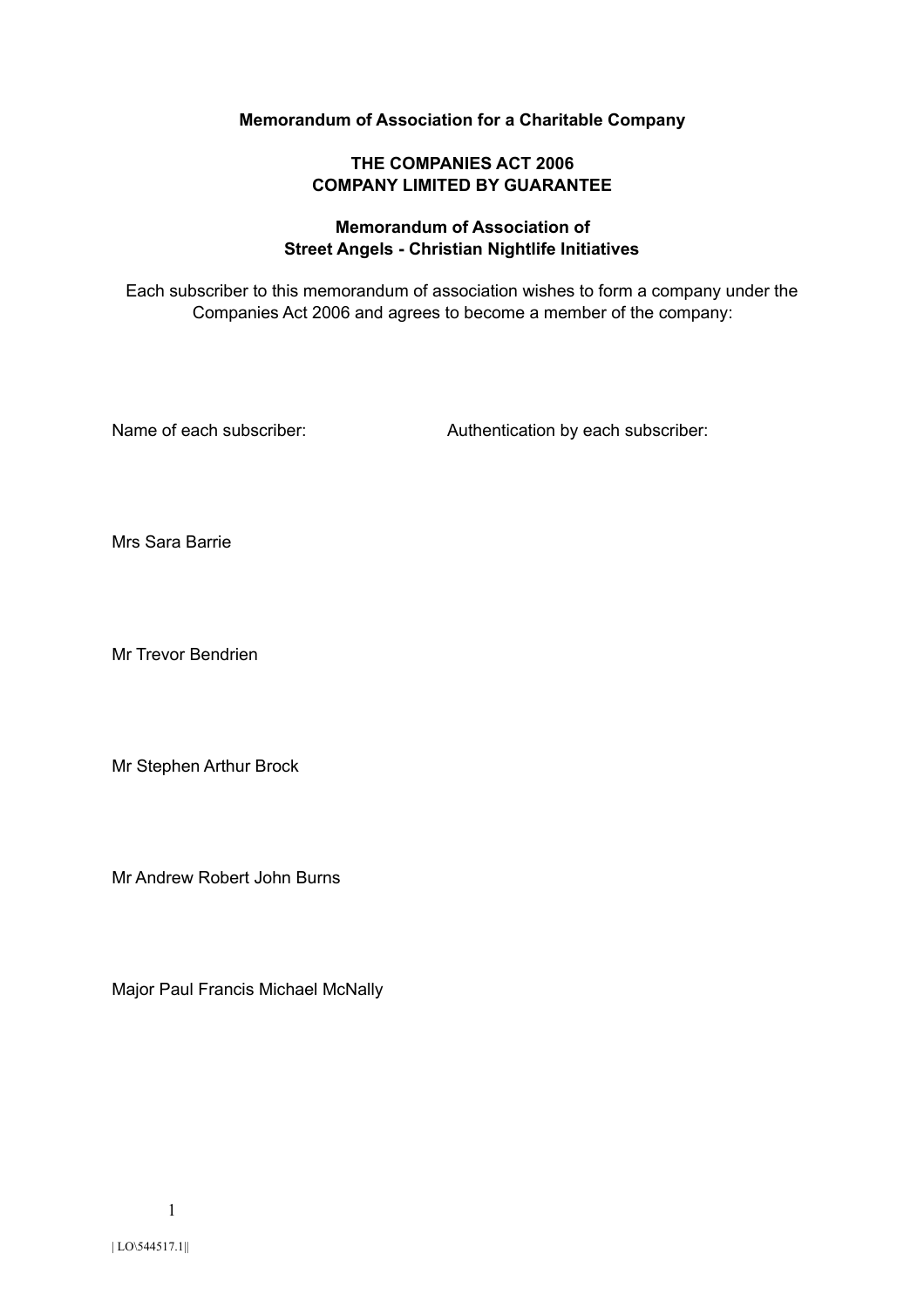#### **Articles of Association for a Charitable Company**

#### **THE COMPANIES ACT 2006**

# **COMPANY LIMITED BY GUARANTEE**

### **Articles of Association of**

#### **Street Angels - Christian Nightlife Initiatives**

#### 1. The company's name is **Street Angels - Christian Nightlife Initiatives**

(and in this document it is called the "charity").

#### **Interpretation**

2. In the articles:

"address" means a postal address or, for the purposes of electronic communication, a fax number, an e-mail or postal address or a telephone number for receiving text messages in each case registered with the charity;

"the articles" means the charity's articles of association;

"the charity" means the company intended to be regulated by the articles;

"clear days" in relation to the period of a notice means a period excluding:

- the day when the notice is given or deemed to be given; and
- the day for which it is given or on which it is to take effect;

"the Commission" means the Charity Commission for England and Wales;

"Companies Acts" means the Companies Acts (as defined in section 2 of the Companies Act 2006) insofar as they apply to the charity;

"the directors" means the directors of the charity. The directors are charity trustees as defined by section 97 of the Charities Act 1993;

"document" includes, unless otherwise specified, any document sent or supplied in electronic form;

"electronic form" has the meaning given in section 1168 of the Companies Act 2006;

"the memorandum" means the charity's memorandum of association;

"officers" includes the directors and the secretary (if any);

"the seal" means the common seal of the charity if it has one;

"secretary" means any person appointed to perform the duties of the secretary of the charity;

"the United Kingdom" means Great Britain and Northern Ireland; and

words importing one gender shall include all genders, and the singular includes the plural and vice versa.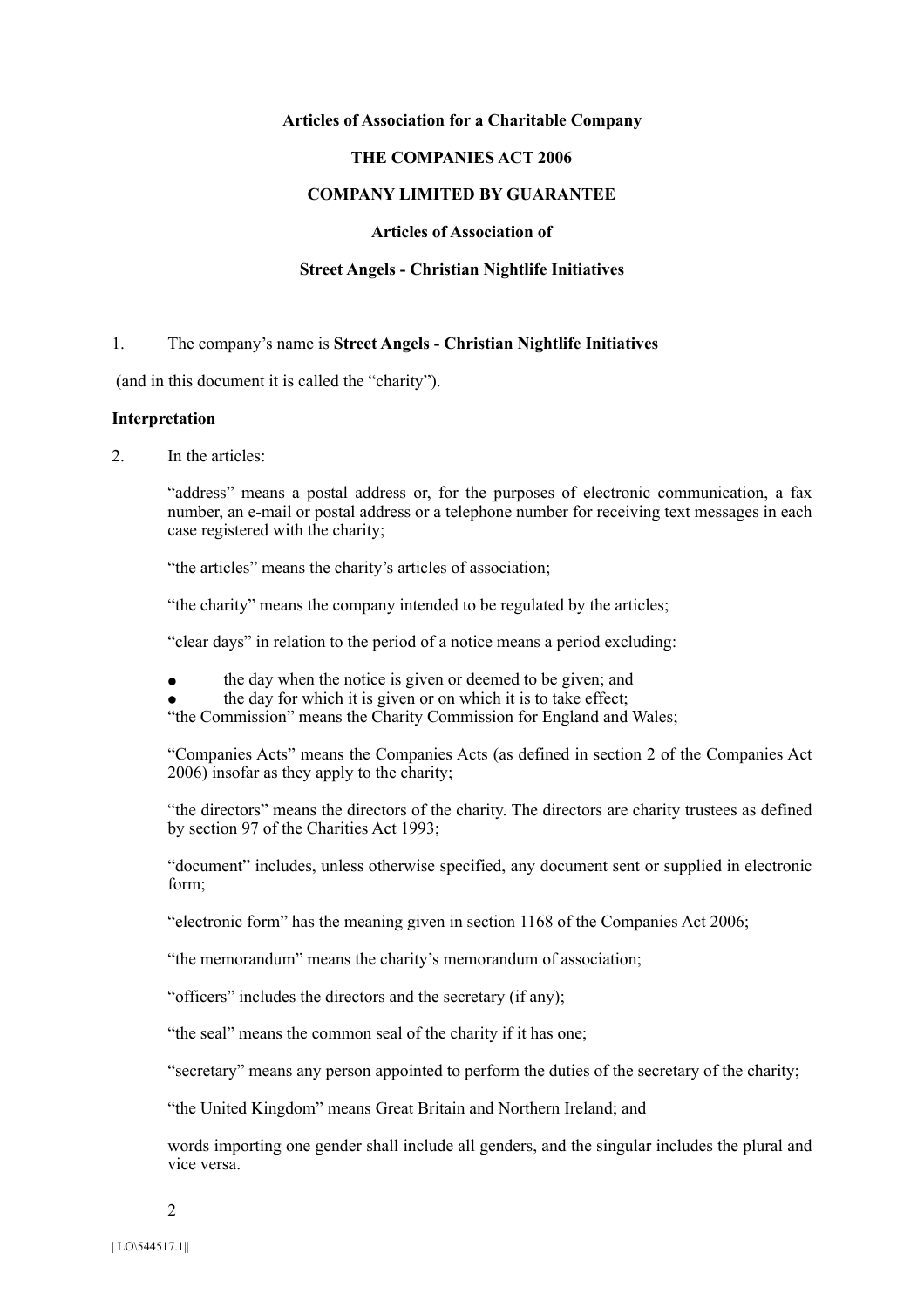"Street Angels" means a faith based organisation providing safe people and premises essentially in town centres around the night time economy. Other services include, for example, but not exclusively, stewarding at community events and offering advice and support to disadvantaged.

Unless the context otherwise requires words or expressions contained in the articles have the same meaning as in the Companies Acts but excluding any statutory modification not in force when this constitution becomes binding on the charity.

Apart from the exception mentioned in the previous paragraph a reference to an Act of Parliament includes any statutory modification or re-enactment of it for the time being in force.

# **Liability of members**

- 3. (1) The liability of the members is limited.
	- (2) Every member of the charity promises, if the charity is dissolved while he or she or it is a member or within twelve months after he or she or it ceases to be a member, to contribute such sum (not exceeding £10) as may be demanded of him or her or it towards the payment of the debts and liabilities of the charity incurred before he or she or it ceases to be a member, and of the costs charges and expenses of winding up, and the adjustment of the rights of the contributories among themselves.

# **Objects**

4. The Charity's objects (Objects) are specifically restricted to:

*a) To promote the physical, mental and spiritual wellbeing of the inhabitants of localities across the UK and the world, by, in particular but not exclusively by the provision of pastoral care and the formation of Street Angels Programme for the benefit of the local community, without distinction of race, sex, political, religious or other opinion of the members of such community.* 

*b) To support, care and treat persons in need who are homeless and suffering from the effects of poverty, sickness, disability, old age, alcoholism, drug addiction, offending behaviour, or any other mental or physical infirmity, as an expression of Christian faith.* 

## **Powers**

- 5. The charity has power to do anything which is calculated to further its Objects or is conducive or incidental to doing so. In particular, the charity has power:
	- (1) to raise funds. In doing so, the charity must not undertake any substantial permanent trading activity and must comply with any relevant statutory regulations;
	- (2) to buy, take on lease or in exchange, hire or otherwise acquire any property and to maintain and equip it for use;
	- (3) to sell, lease or otherwise dispose of all or any part of the property belonging to the charity. In exercising this power, the charity must comply as appropriate with sections 36 and 37 of the Charities Act 1993, as amended by the Charities Act 2006;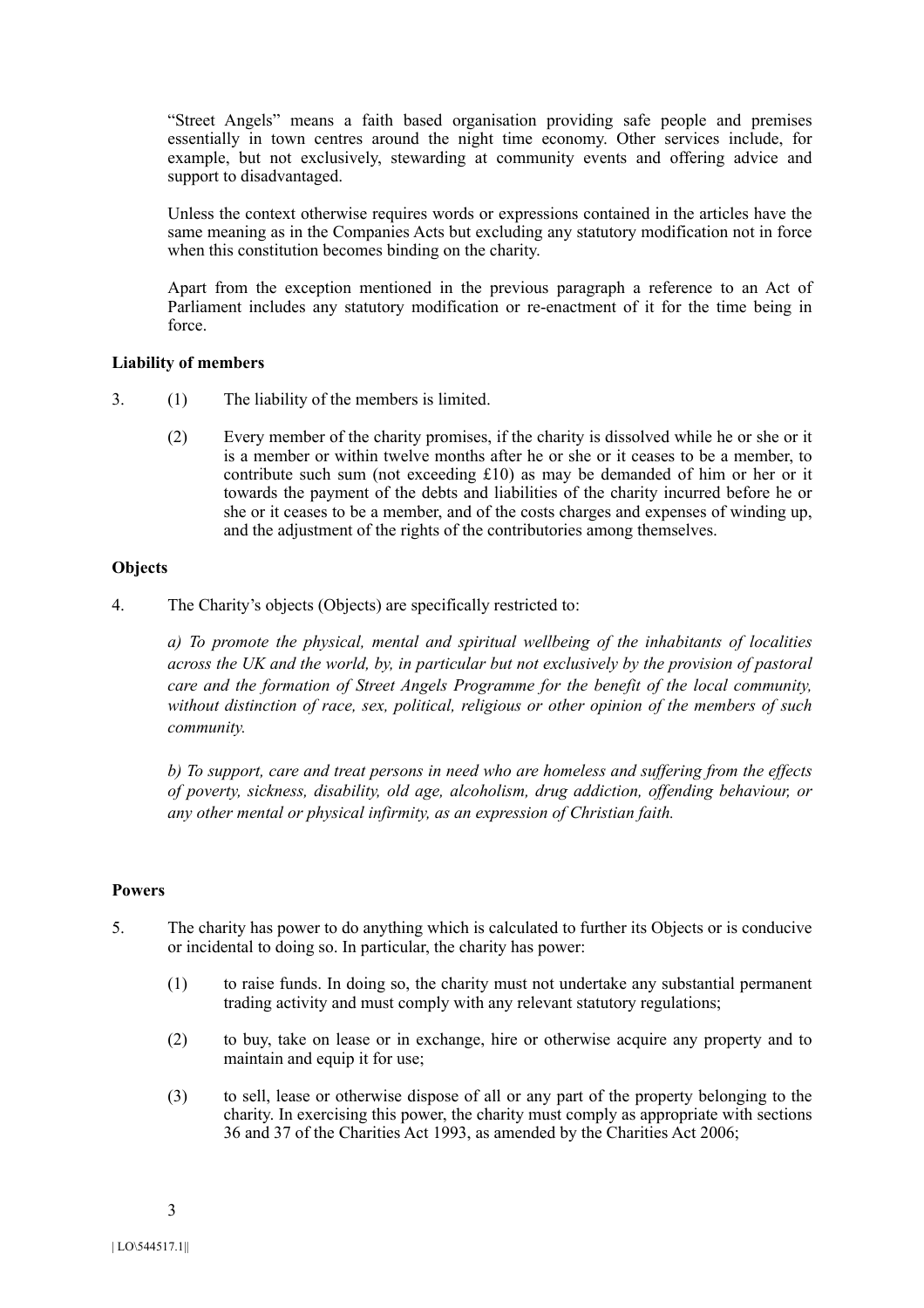- (4) to borrow money and to charge the whole or any part of the property belonging to the charity as security for repayment of the money borrowed or as security for a grant or the discharge of an obligation. The charity must comply as appropriate with sections 38 and 39 of the Charities Act 1993, as amended by the Charities Act 2006, if it wishes to mortgage land;
- (5) to co-operate with other charities, voluntary bodies and statutory authorities and to exchange information and advice with them;
- (6) to establish or support any charitable trusts, associations or institutions formed for any of the charitable purposes included in the Objects;
- (7) to acquire, merge with or to enter into any partnership or joint venture arrangement with any other charity;
- (8) to set aside income as a reserve against future expenditure but only in accordance with a written policy about reserves;
- (9) to employ and remunerate such staff as are necessary for carrying out the work of the charity. The charity may employ or remunerate a director only to the extent it is permitted to do so by article 6 and provided it complies with the conditions in that article;
- $(10)$  to:
	- (a) deposit or invest funds;
	- (b) employ a professional fund-manager; and
	- (c) arrange for the investments or other property of the charity to be held in the name of a nominee;

in the same manner and subject to the same conditions as the trustees of a trust are permitted to do by the Trustee Act 2000;

- (11) to provide indemnity insurance for the directors in accordance with, and subject to the conditions in, section 73F of the Charities Act 1993;
- (12) to pay out of the funds of the charity the costs of forming and registering the charity both as a company and as a charity;

#### **Application of income and property**

- 6. (1) The income and property of the charity shall be applied solely towards the promotion of the Objects.
	- (2) (a) A director is entitled to be reimbursed from the property of the charity or may pay out of such property reasonable expenses properly incurred by him or her when acting on behalf of the charity.
		- (b) A director may benefit from trustee indemnity insurance cover purchased at the charity's expense in accordance with, and subject to the conditions in, section 73F of the Charities Act 1993.
		- (c) A director may receive an indemnity from the charity in the circumstances specified in article 56.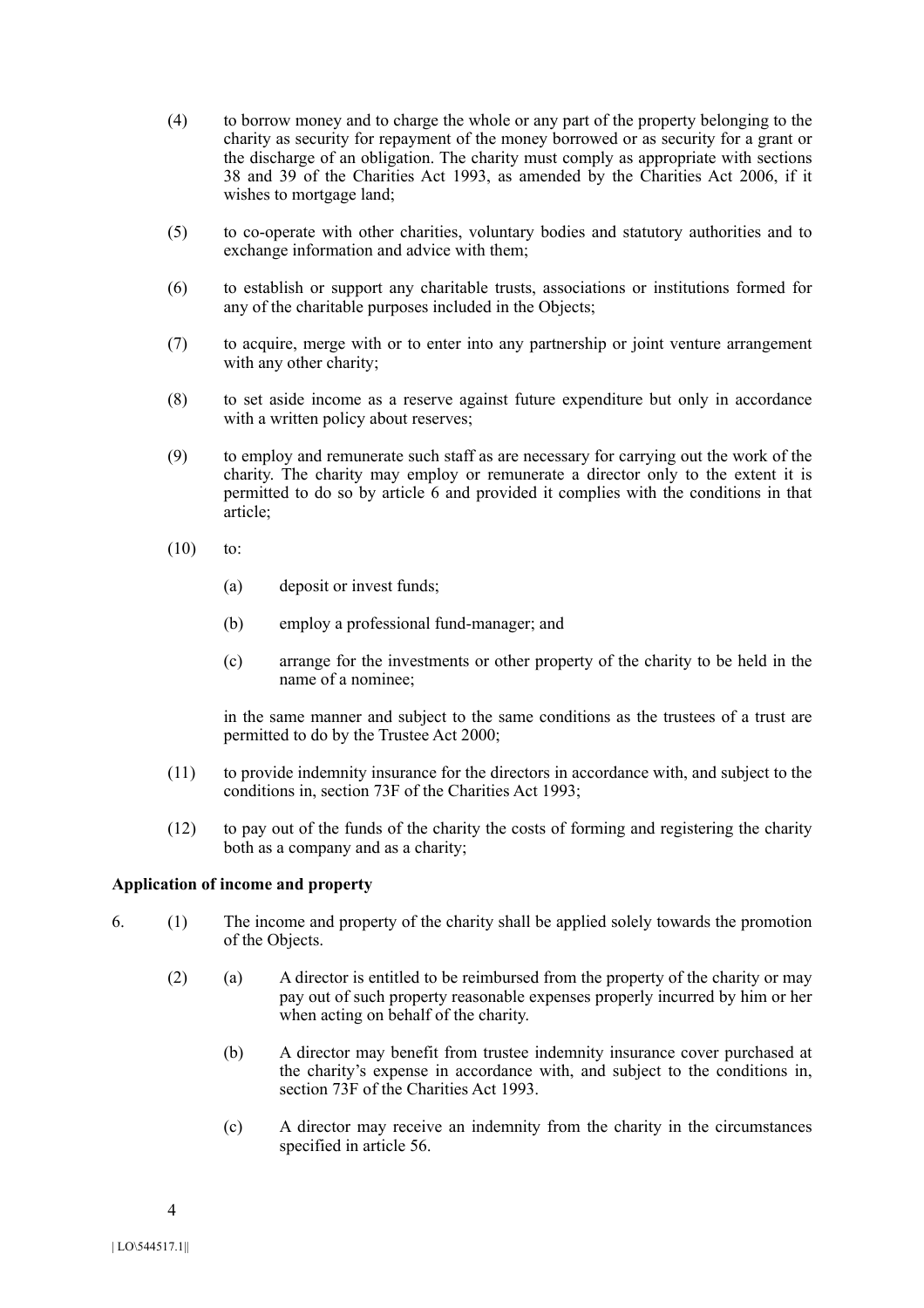- (3) None of the income or property of the charity may be paid or transferred directly or indirectly by way of dividend bonus or otherwise by way of profit to any member of the charity. This does not prevent a member receiving:
	- (a) a benefit from the charity in the capacity of a beneficiary of the charity;
	- (b) reasonable and proper remuneration for any goods or services supplied to the charity.

# **Directors' benefits**

(4)(A) No director or connected person may:

- (a) buy any goods or services from the charity on terms preferential to those applicable to members of the public;
- (b) sell goods, services, or any interest in land to the charity;
- (c) be employed by, or receive any remuneration from, the charity;
- (d) receive any other financial benefit from the charity;

unless:

- (i) the payment is permitted by article  $6(4)(B)(a)$ ; or
- (ii) the directors obtain the prior written approval of the Commission and fully comply with any procedures it prescribes.
- $(4)(B)$  (a) (i) A director or connected person may receive a benefit from the charity in the capacity of a beneficiary of the charity.
	- (ii) A director or connected person may enter into a contract for the supply of services, or of goods that are supplied in connection with the provision of services, to the charity where that is permitted in accordance with, and subject to the conditions in, section 73A to 73C of the Charities Act 1993.
	- (iii) Subject to article  $6(4)(C)$  a director or connected person may provide the charity with goods that are not supplied in connection with services provided to the charity by the director or connected person.
	- (iv) A director or connected person may receive interest on money lent to the charity at a reasonable and proper rate which must be 2% (or more) per annum below the base rate of a clearing bank to be selected by the directors.
	- (v) A director or connected person may receive rent for premises let by the director or connected person to the charity if the amount of the rent and the other terms of the lease are reasonable and proper and provided that the director concerned shall withdraw from any meeting at which such a proposal or the rent or other terms of the lease are under discussion.
	- (vi) The directors may arrange for the purchase, out of the funds of the charity, of insurance designed to indemnify the directors in accordance with the terms of, and subject to the conditions in, section 73F of the Charities Act 1993.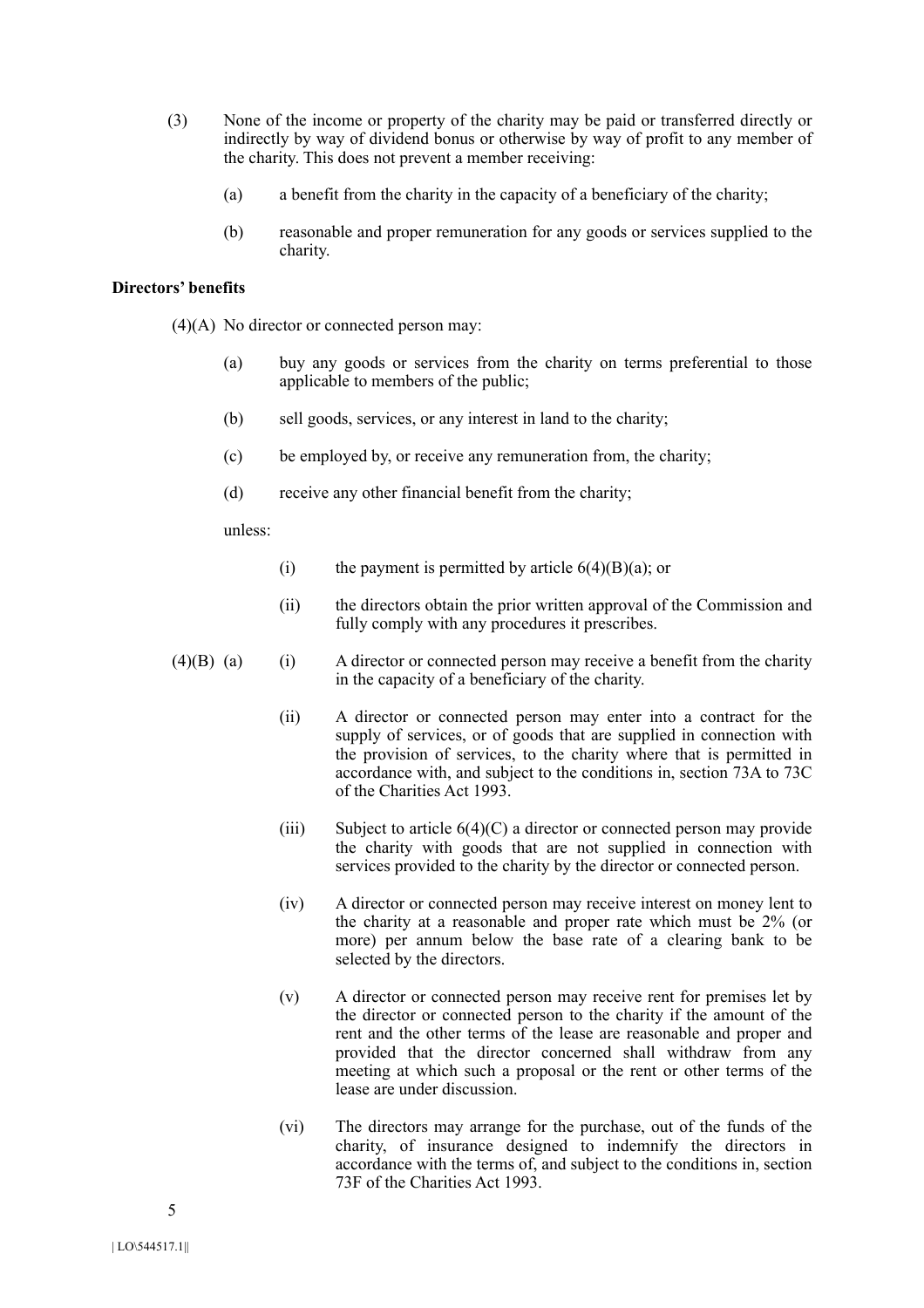i. A director or connected person may take part in the normal trading and fundraising activities of the charity on the same terms as members of the public.

## **Payment for supply of goods only – controls**

- $(4)(C)$  The charity and its directors may only rely upon the authority provided by article  $6(4)$  $(B)(a)(iii)$  if each of the following conditions is satisfied:
	- (a) The amount or maximum amount of the payment for the goods is set out in an agreement in writing between:
		- (i) the charity or its directors (as the case may be); and
		- (ii) the director or connected person supplying the goods ("the supplier") under which the supplier is to supply the goods in question to or on behalf of the charity.
	- (b) The amount or maximum amount of the payment for the goods does not exceed what is reasonable in the circumstances for the supply of the goods in question.
	- (c) The other directors are satisfied that it is in the best interests of the charity to contract with the supplier rather than with someone who is not a director or connected person. In reaching that decision the directors must balance the advantage of contracting with a director or connected person against the disadvantages of doing so.
	- (d) The supplier is absent from the part of any meeting at which there is discussion of the proposal to enter into a contract or arrangement with him or her or it with regard to the supply of goods to the charity.
	- (e) The supplier does not vote on any such matter and is not to be counted when calculating whether a quorum of directors is present at the meeting. (f) The reason for their decision is recorded by the directors in the minute book.
	- (g) A majority of the directors then in office are not in receipt of remuneration or payments authorised by article 6(4)(A).
- (5) (a) In sub-clauses (2)-(4) of this article 6 "charity" shall include any company in which the charity:
	- $\bullet$  holds more than 50% of the shares; or
	- controls more than 50% of the voting rights attached to the shares; or
	- has the right to appoint one or more directors to the board of the company;
	- (b) In sub-clause (4) of this article 6, sub-clause (2) of article 45 and sub-clause (2) of article 46 "connected person" means:
		- (i) a child, parent, grandchild, grandparent, brother or sister of the director<sup>.</sup>
		- (ii) the spouse or civil partner of the director or of any person falling within paragraph (i) above:
		- (iii) a person carrying on business in partnership with the director or with any person falling within paragraph (i) or (ii) above;
		- (iv) an institution which is controlled –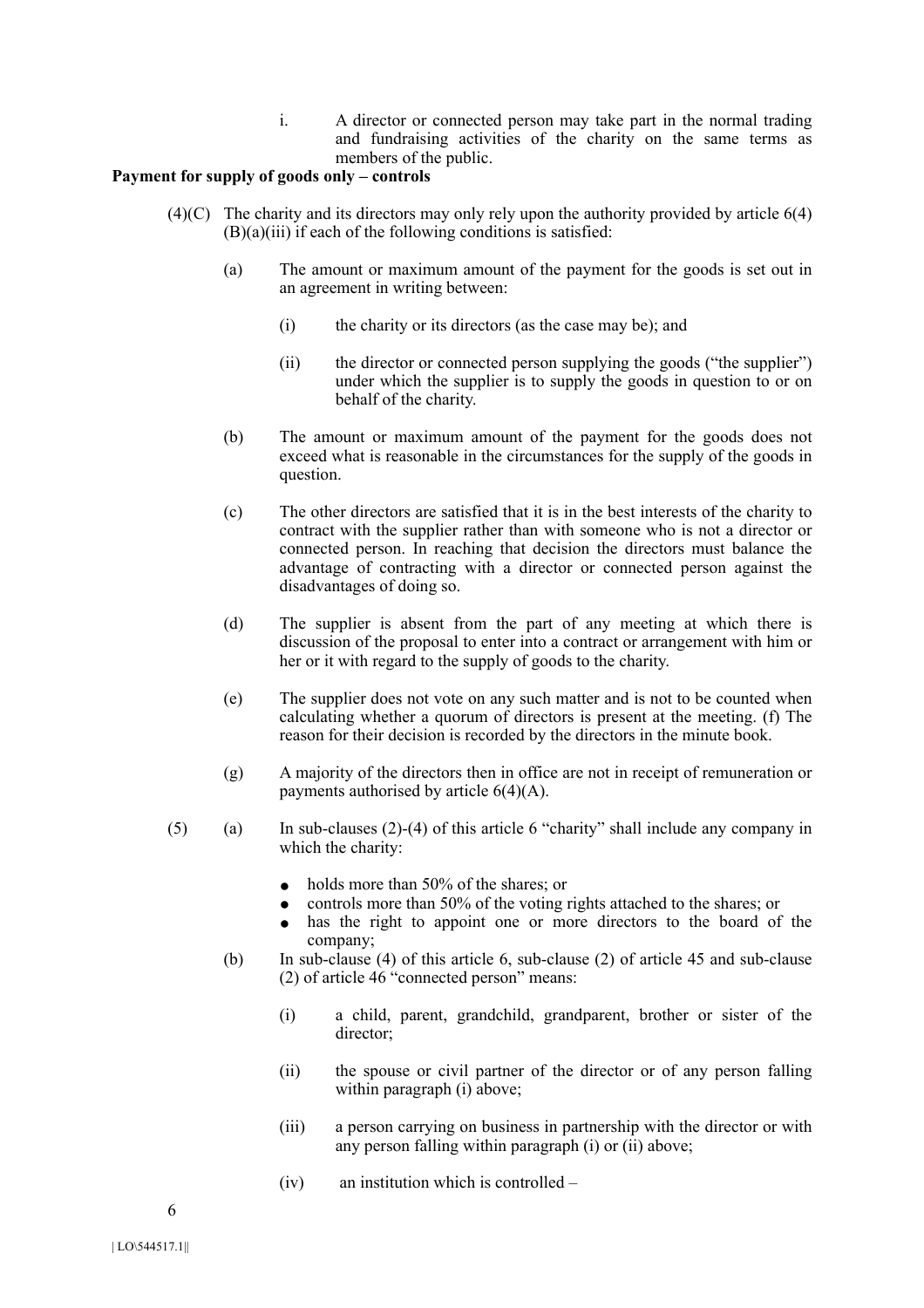- (I) by the director or any connected person falling within paragraph (i), (ii), or (iii) above; or
- (II) by two or more persons falling within subparagraph (I), when taken together
- (v) a body corporate in which
	- (I) the director or any connected person falling within paragraphs (i) to (iii) has a substantial interest; or
	- (II) two or more persons falling within subparagraph (I) who, when taken together, have a substantial interest.
- (c) Paragraphs 2 to 4 of Schedule 5 to the Charities Act 1993 apply for the purposes of interpreting the terms used in this sub-clause.
- 7. (1) The subscribers to the memorandum are the first members of the charity.
	- (2) Membership is open to other individuals or organisations who:
		- (a) apply to the charity in the form required by the directors; and
		- (b) are approved by the directors.
	- (3) (a) The directors may only refuse an application for membership if, acting reasonably and properly, they consider it to be in the best interests of the charity to refuse the application.
		- (b) The directors must inform the applicant in writing of the reasons for the refusal within twenty-one days of the decision.
		- (c) The directors must consider any written representations the applicant may make about the decision. The directors' decision following any written representations must be notified to the applicant in writing but shall be final.
	- (4) Membership is not transferable.
	- (5) The directors must keep a register of names and addresses of the members.

# **Classes of membership**

- 8. (1) The directors may establish classes of membership with different rights and obligations and shall record the rights and obligations in the register of members.
	- (2) The directors may not directly or indirectly alter the rights or obligations attached to a class of membership.
	- (3) The rights attached to a class of membership may only be varied if:
		- (a) three-quarters of the members of that class consent in writing to the variation; or
		- (b) a special resolution is passed at a separate general meeting of the members of that class agreeing to the variation.
	- (4) The provisions in the articles about general meetings shall apply to any meeting relating to the variation of the rights of any class of members.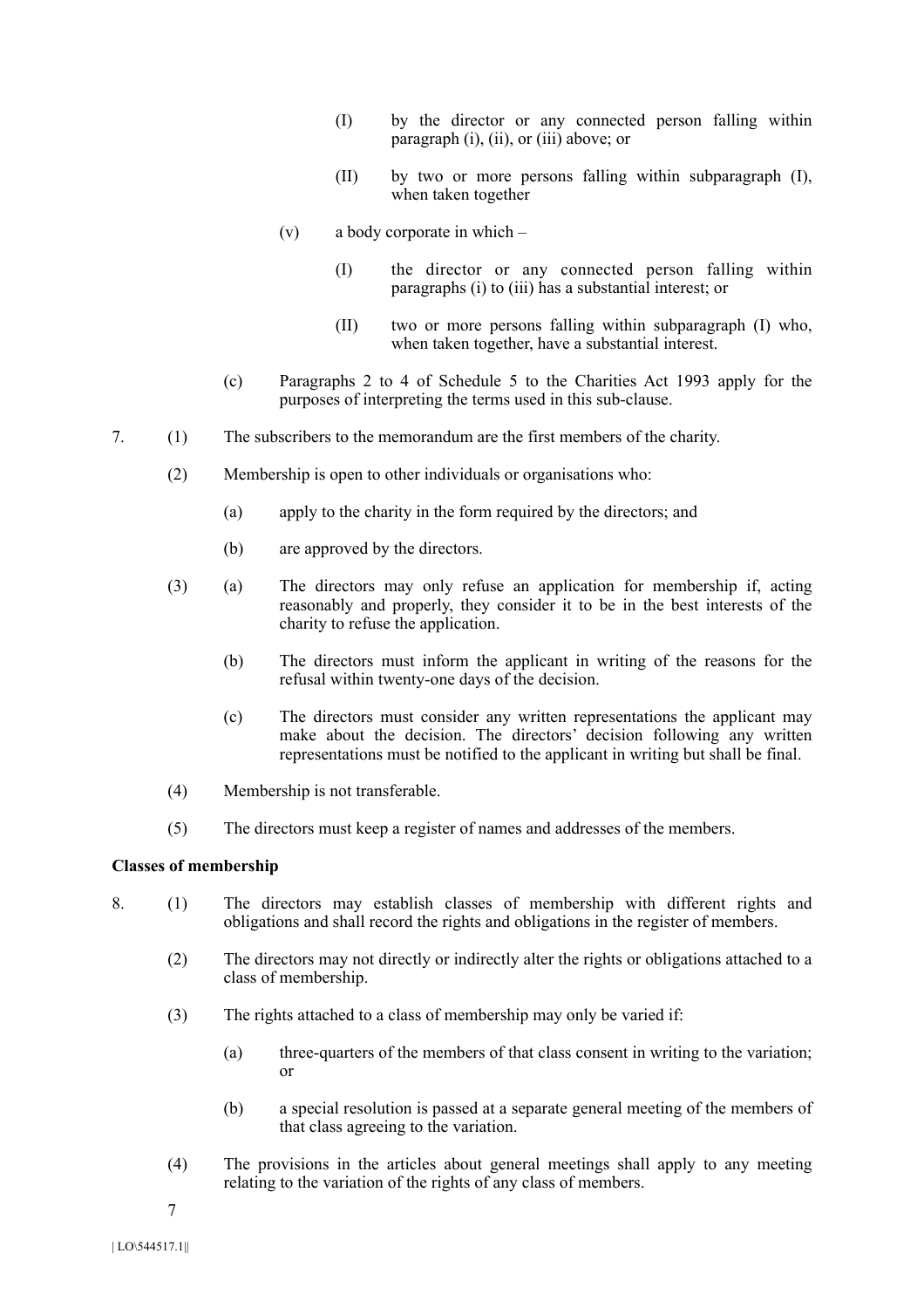# **Termination of membership**

- 9. Membership is terminated if:
	- (1) the member dies or, if it is an organisation, ceases to exist;
	- (2) the member resigns by written notice to the charity unless, after the resignation, there would be less than two members;
	- (3) any sum due from the member to the charity is not paid in full within six months of it falling due;
	- (4) the member is removed from membership by a resolution of the directors that it is in the best interests of the charity that his or her or its membership is terminated. A resolution to remove a member from membership may only be passed if:
		- (a) the member has been given at least twenty-one days' notice in writing of the meeting of the directors at which the resolution will be proposed and the reasons why it is to be proposed;
		- (b) the member or, at the option of the member, the member's representative (who need not be a member of the charity) has been allowed to make representations to the meeting.

## **General meetings**

10. The directors may call a general meeting at any time.

## **Notice of general meetings**

- 11. (1) The minimum period of notice required to hold a general meeting of the charity is fourteen clear days for all general meetings.
	- (2) A general meeting may be called by shorter notice if it is so agreed by a majority in number of members having a right to attend and vote at the meeting, being a majority who together hold not less than 90 percent of the total voting rights.
	- (3) The notice must specify the date time and place of the meeting and the general nature of the business to be transacted. The notice must also contain a statement setting out the right of members to appoint a proxy under section 324 of the Companies Act 2006 and article 19.
	- (4) The notice must be given to all the members and to the directors and auditors.
- 12. The proceedings at a meeting shall not be invalidated because a person who was entitled to receive notice of the meeting did not receive it because of an accidental omission by the charity.

# **Proceedings at general meetings**

- 13. (1) No business shall be transacted at any general meeting unless a quorum is present.
	- (2) A quorum is:
		- (a) 3 members present in person or by proxy and entitled to vote upon the business to be conducted at the meeting.
	- (3) The authorised representative of a member organisation shall be counted in the quorum.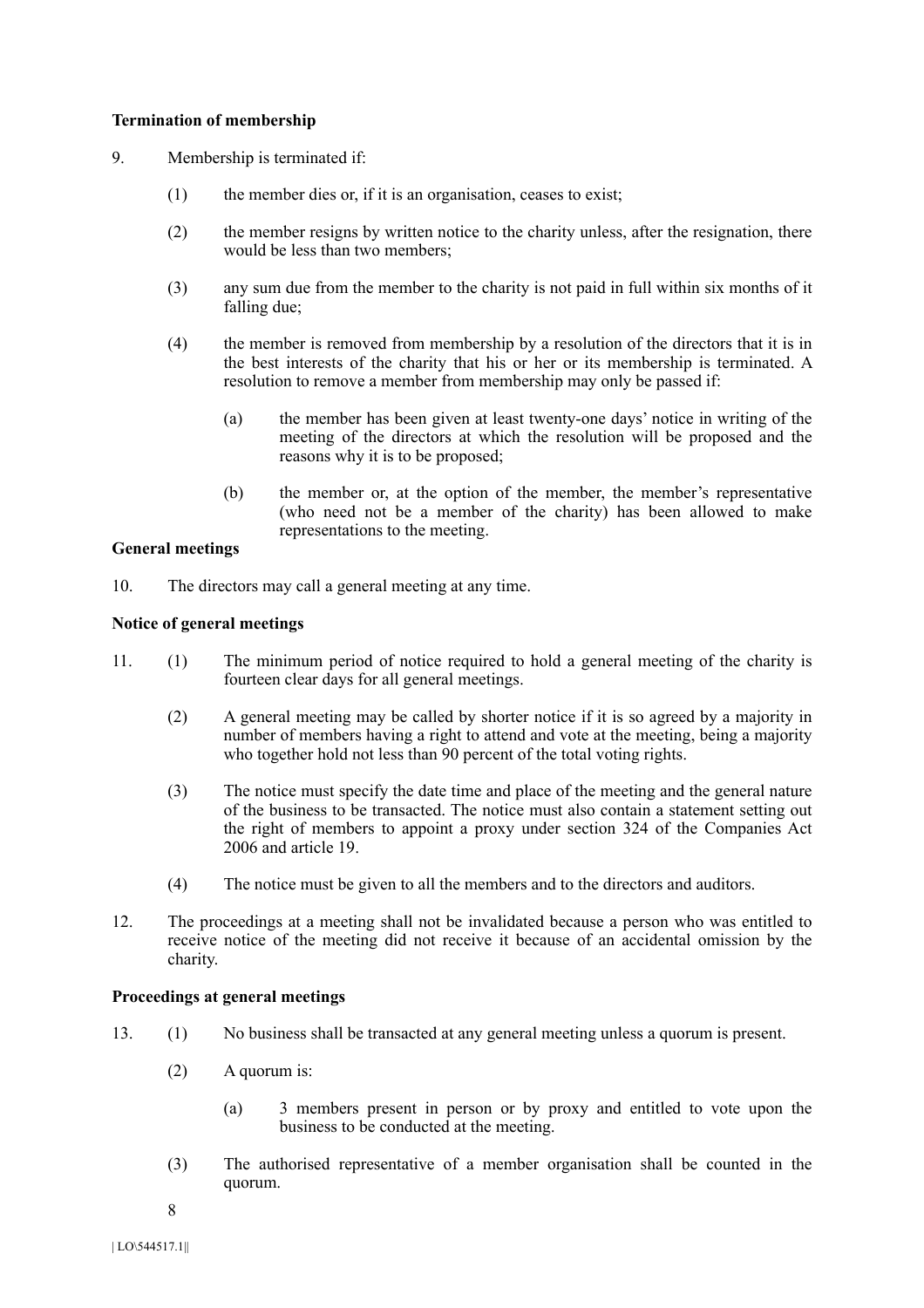- 14. (1) If:
	- (a) a quorum is not present within half an hour from the time appointed for the meeting; or
	- (b) during a meeting a quorum ceases to be present;

the meeting shall be adjourned to such time and place as the directors shall determine.

- (2) The directors must reconvene the meeting and must give at least seven clear days' notice of the reconvened meeting stating the date, time and place of the meeting.
- (3) If no quorum is present at the reconvened meeting within fifteen minutes of the time specified for the start of the meeting the members present in person or by proxy at that time shall constitute the quorum for that meeting.
- 15. (1) General meetings shall be chaired by the person who has been appointed to chair meetings of the directors.
	- (2) If there is no such person or he or she is not present within fifteen minutes of the time appointed for the meeting a director nominated by the directors shall chair the meeting.
	- (3) If there is only one director present and willing to act, he or she shall chair the meeting.
	- (4) If no director is present and willing to chair the meeting within fifteen minutes after the time appointed for holding it, the members present in person or by proxy and entitled to vote must choose one of their number to chair the meeting.
- 16. (1) The members present in person or by proxy at a meeting may resolve by ordinary resolution that the meeting shall be adjourned.
	- (2) The person who is chairing the meeting must decide the date, time and place at which the meeting is to be reconvened unless those details are specified in the resolution.
	- (3) No business shall be conducted at a reconvened meeting unless it could properly have been conducted at the meeting had the adjournment not taken place.
	- (4) If a meeting is adjourned by a resolution of the members for more than seven days, at least seven clear days' notice shall be given of the reconvened meeting stating the date, time and place of the meeting.
- 17. (1) Any vote at a meeting shall be decided by a show of hands unless before, or on the declaration of the result of, the show of hands a poll is demanded:
	- (a) by the person chairing the meeting; or
	- (b) by at least two members present in person or by proxy and having the right to vote at the meeting; or
	- (c) by a member or members present in person or by proxy representing not less than one-tenth of the total voting rights of all the members having the right to vote at the meeting.
	- (2) (a) The declaration by the person who is chairing the meeting of the result of a vote shall be conclusive unless a poll is demanded.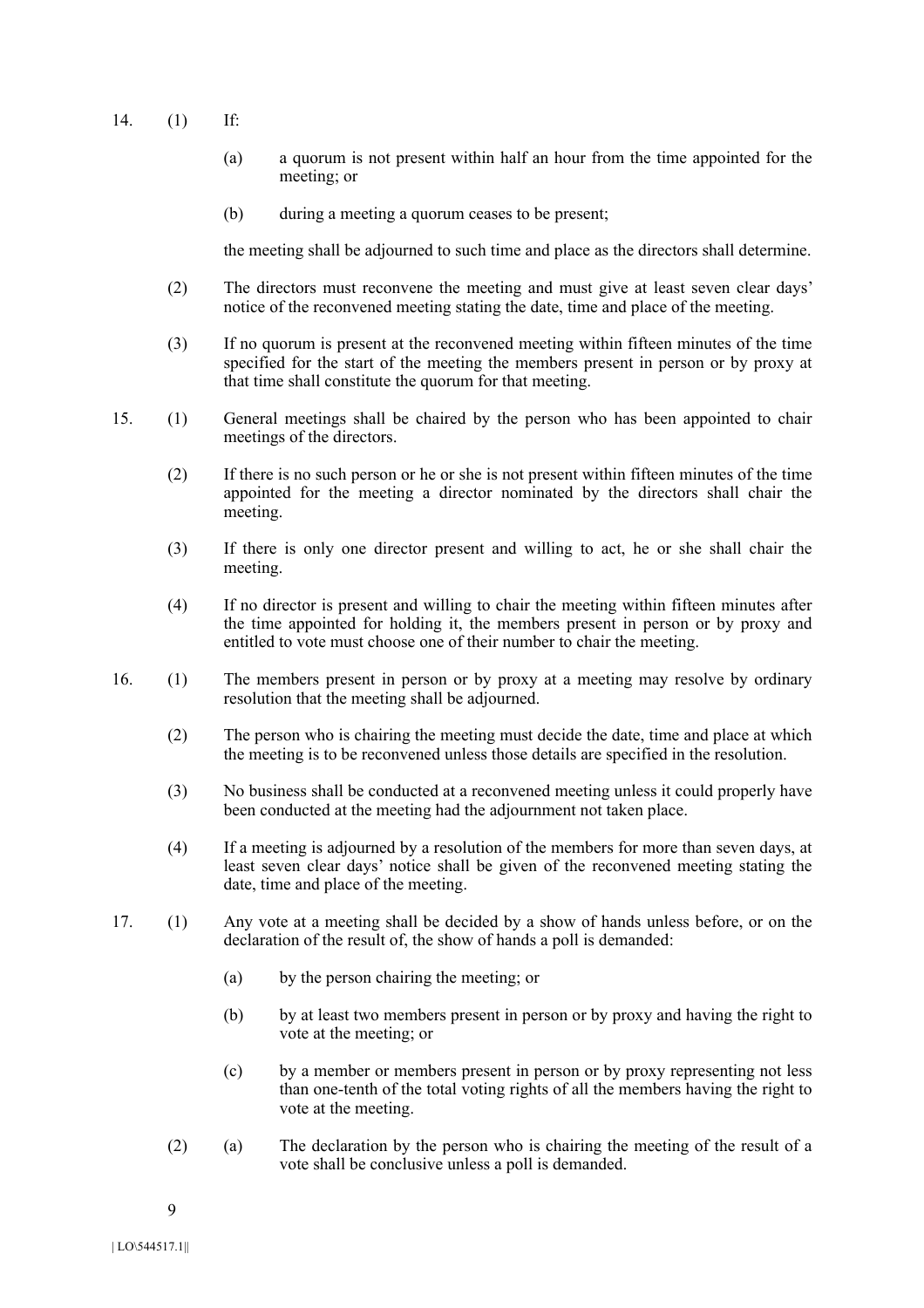- (b) The result of the vote must be recorded in the minutes of the charity but the number or proportion of votes cast need not be recorded.
- (3) (a) A demand for a poll may be withdrawn, before the poll is taken, but only with the consent of the person who is chairing the meeting.
	- (b) If the demand for a poll is withdrawn the demand shall not invalidate the result of a show of hands declared before the demand was made.
- (4) (a) A poll must be taken as the person who is chairing the meeting directs, who may appoint scrutineers (who need not be members) and who may fix a time and place for declaring the results of the poll.
	- (b) The result of the poll shall be deemed to be the resolution of the meeting at which the poll is demanded.
- (5) (a) A poll demanded on the election of a person to chair a meeting or on a question of adjournment must be taken immediately.
	- (b) A poll demanded on any other question must be taken either immediately or at such time and place as the person who is chairing the meeting directs.
	- (c) The poll must be taken within thirty days after it has been demanded.
	- (d) If the poll is not taken immediately at least seven clear days' notice shall be given specifying the time and place at which the poll is to be taken.
	- (e) If a poll is demanded the meeting may continue to deal with any other business that may be conducted at the meeting.

## **Content of proxy notices**

- 18. (1) Proxies may only validly be appointed by a notice in writing (a "proxy notice") which-
	- (a) states the name and address of the member appointing the proxy;
	- (b) identifies the person appointed to be that member's proxy and the general meeting in relation to which that person is appointed;
	- (c) is signed by or on behalf of the member appointing the proxy, or is authenticated in such manner as the directors may determine; and
	- (d) is delivered to the charity in accordance with the articles and any instructions contained in the notice of the general meeting to which they relate.
	- (2) The charity may require proxy notices to be delivered in a particular form, and may specify different forms for different purposes.
	- (3) Proxy notices may specify how the proxy appointed under them is to vote (or that the proxy is to abstain from voting) on one or more resolutions.
	- (4) Unless a proxy notice indicates otherwise, it must be treated as
		- (a) allowing the person appointed under it as a proxy discretion as to how to vote on any ancillary or procedural resolutions put to the meeting; and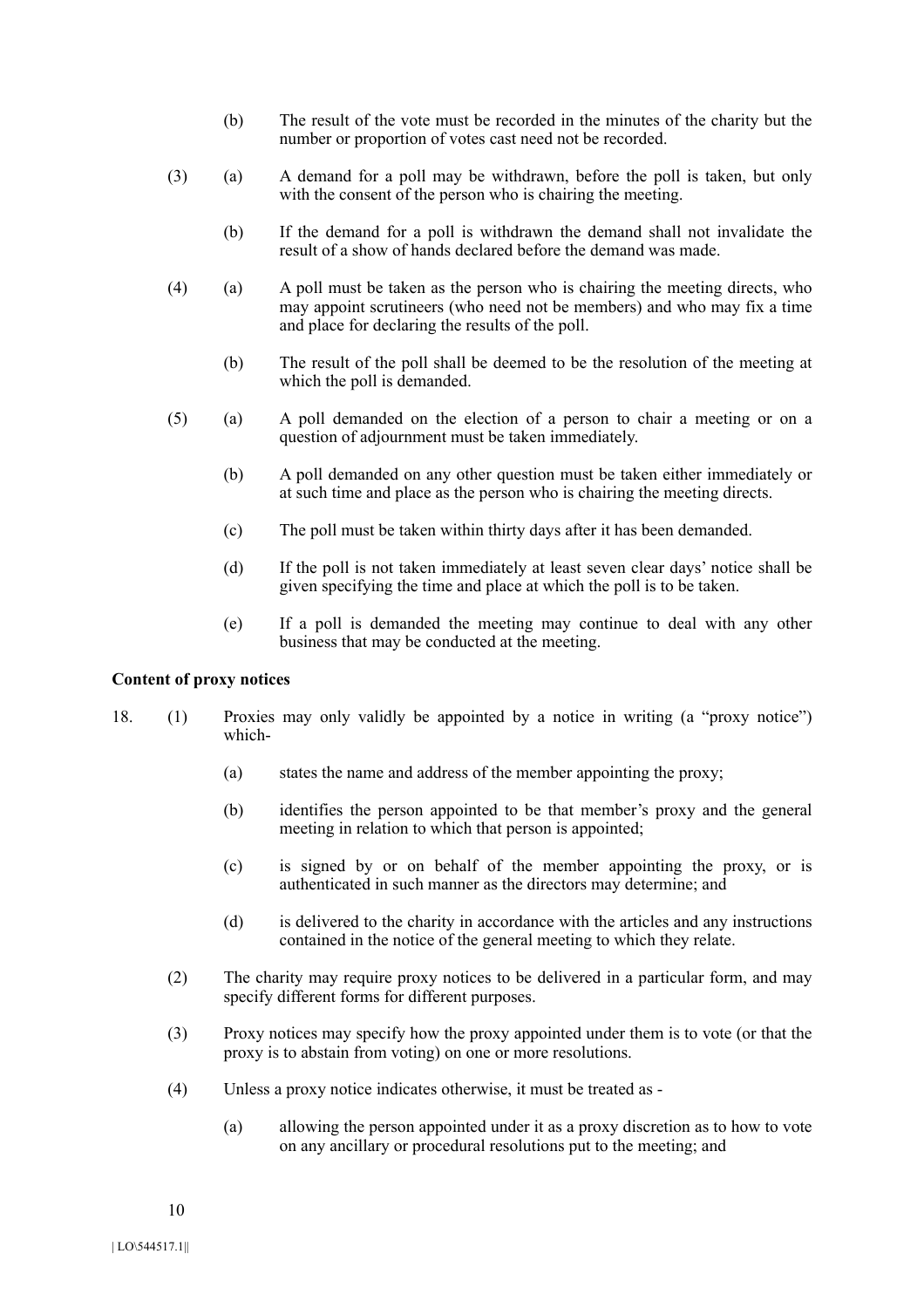(b) appointing that person as a proxy in relation to any adjournment of the general meeting to which it relates as well as the meeting itself.

### **Delivery of proxy notice**

- 19. (1) A person who is entitled to attend, speak or vote (either on a show of hands or on a poll) at a general meeting remains so entitled in respect of that meeting or any adjournment of it, even though a valid proxy notice has been delivered to the charity by or on behalf of that person.
	- (2) An appointment under a proxy notice may be revoked by delivering to the charity a notice in writing given by or on behalf of the person by whom or on whose behalf the proxy notice was given.
	- (3) A notice revoking a proxy appointment only takes effect if it is delivered before the start of the meeting or adjourned meeting to which it relates.
	- (4) If a proxy notice is not executed by the person appointing the proxy, it must be accompanied by written evidence of the authority of the person who executed it to execute it on the appointor's behalf.

#### **Written resolutions**

- 20. (1) A resolution in writing agreed by a simple majority (or in the case of a special resolution by a majority of not less than 75%) of the members who would have been entitled to vote upon it had it been proposed at a general meeting shall be effective provided that:
	- (a) a copy of the proposed resolution has been sent to every eligible member;
	- (b) a simple majority (or in the case of a special resolution a majority of not less than  $75\%$ ) of members has signified its agreement to the resolution; and (c) it is contained in an authenticated document which has been received at the registered office within the period of 28 days beginning with the circulation date.
	- (2) A resolution in writing may comprise several copies to which one or more members have signified their agreement.
	- (3) In the case of a member that is an organisation, its authorised representative may signify its agreement.

## **Votes of members**

- 21. Subject to article 8, every member, whether an individual or an organisation, shall have one vote.
- 22. Any objection to the qualification of any voter must be raised at the meeting at which the vote is tendered and the decision of the person who is chairing the meeting shall be final.
- 23. (1) Any organisation that is a member of the charity may nominate any person to act as its representative at any meeting of the charity.
	- (2) The organisation must give written notice to the charity of the name of its representative. The representative shall not be entitled to represent the organisation at any meeting unless the notice has been received by the charity. The representative may continue to represent the organisation until written notice to the contrary is received by the charity.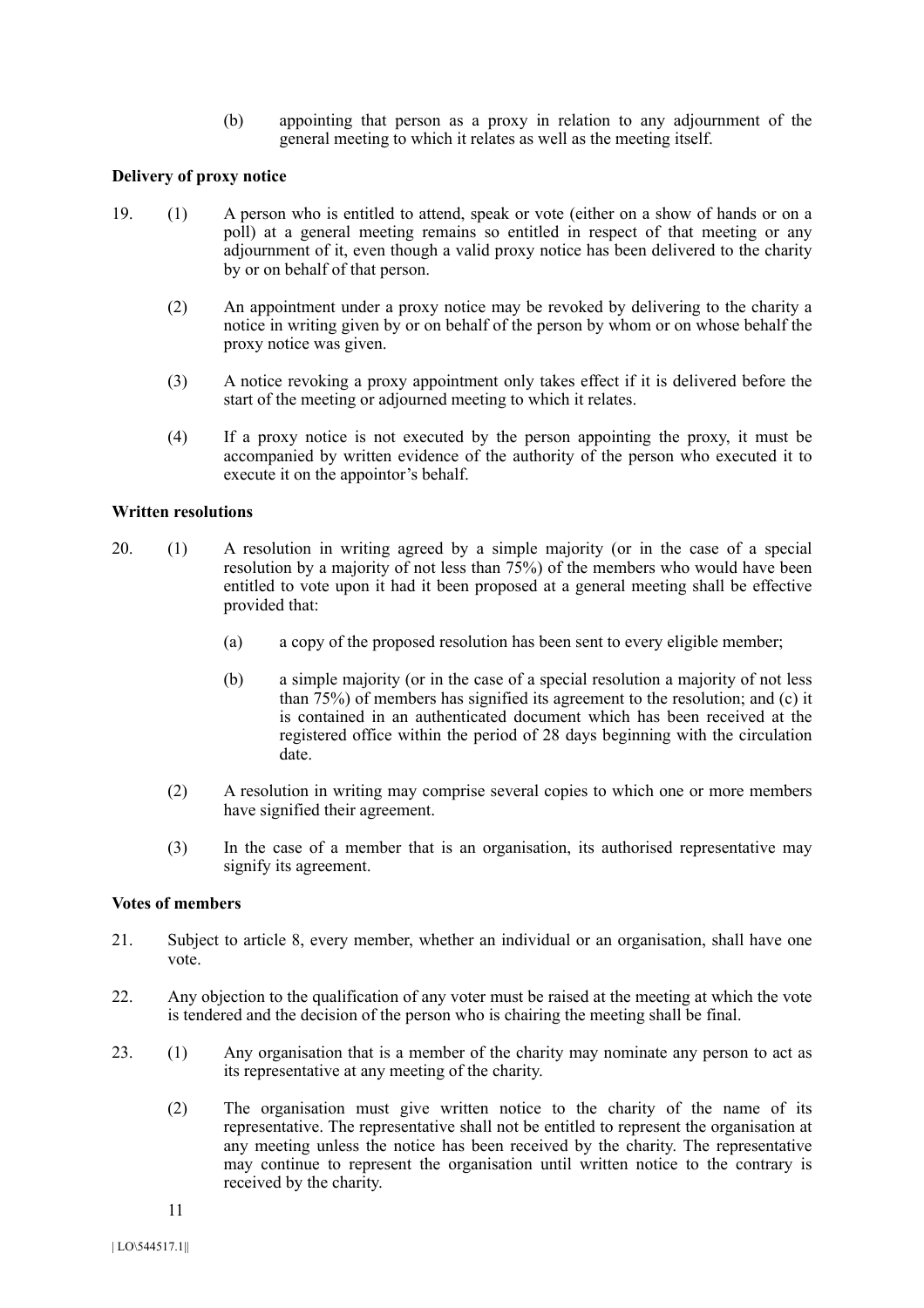(3) Any notice given to the charity will be conclusive evidence that the representative is entitled to represent the organisation or that his or her authority has been revoked. The charity shall not be required to consider whether the representative has been properly appointed by the organisation.

## **Directors**

- 24. (1) A director must be a natural person aged 16 years or older.
	- (2) No one may be appointed a director if he or she would be disqualified from acting under the provisions of article 36.
- 25. The number of directors shall be not less than three but (unless otherwise determined by ordinary resolution) shall not be subject to any maximum.
- 26. The first directors shall be those persons notified to Companies House as the first directors of the charity.
- 27. A director may not appoint an alternate director or anyone to act on his or her behalf at meetings of the directors.

## **Powers of directors**

- 28. (1) The directors shall manage the business of the charity and may exercise all the powers of the charity unless they are subject to any restrictions imposed by the Companies Acts, the articles or any special resolution.
	- (2) No alteration of the articles or any special resolution shall have retrospective effect to invalidate any prior act of the directors.
	- (3) Any meeting of directors at which a quorum is present at the time the relevant decision is made may exercise all the powers exercisable by the directors.

## **Appointment of directors**

- 29. The charity may by ordinary resolution appoint a person who is willing to act to be a director.
- 30. No person may be appointed a director at any general meeting unless:
	- (1) he or she is recommended for election by the directors; or
	- (2) not less than fourteen nor more than thirty-five clear days before the date of the meeting, the charity is given a notice that:
		- (a) is signed by a member entitled to vote at the meeting;
		- (b) states the member's intention to propose the appointment of a person as a director;
		- (c) contains the details that, if the person were to be appointed, the charity would have to file at Companies House; and
		- (d) is signed by the person who is to be proposed to show his or her willingness to be appointed.
- 31. All members who are entitled to receive notice of a general meeting must be given not less than seven nor more than twenty-eight clear days' notice of any resolution to be put to the meeting to appoint a director other than a director who is to retire by rotation.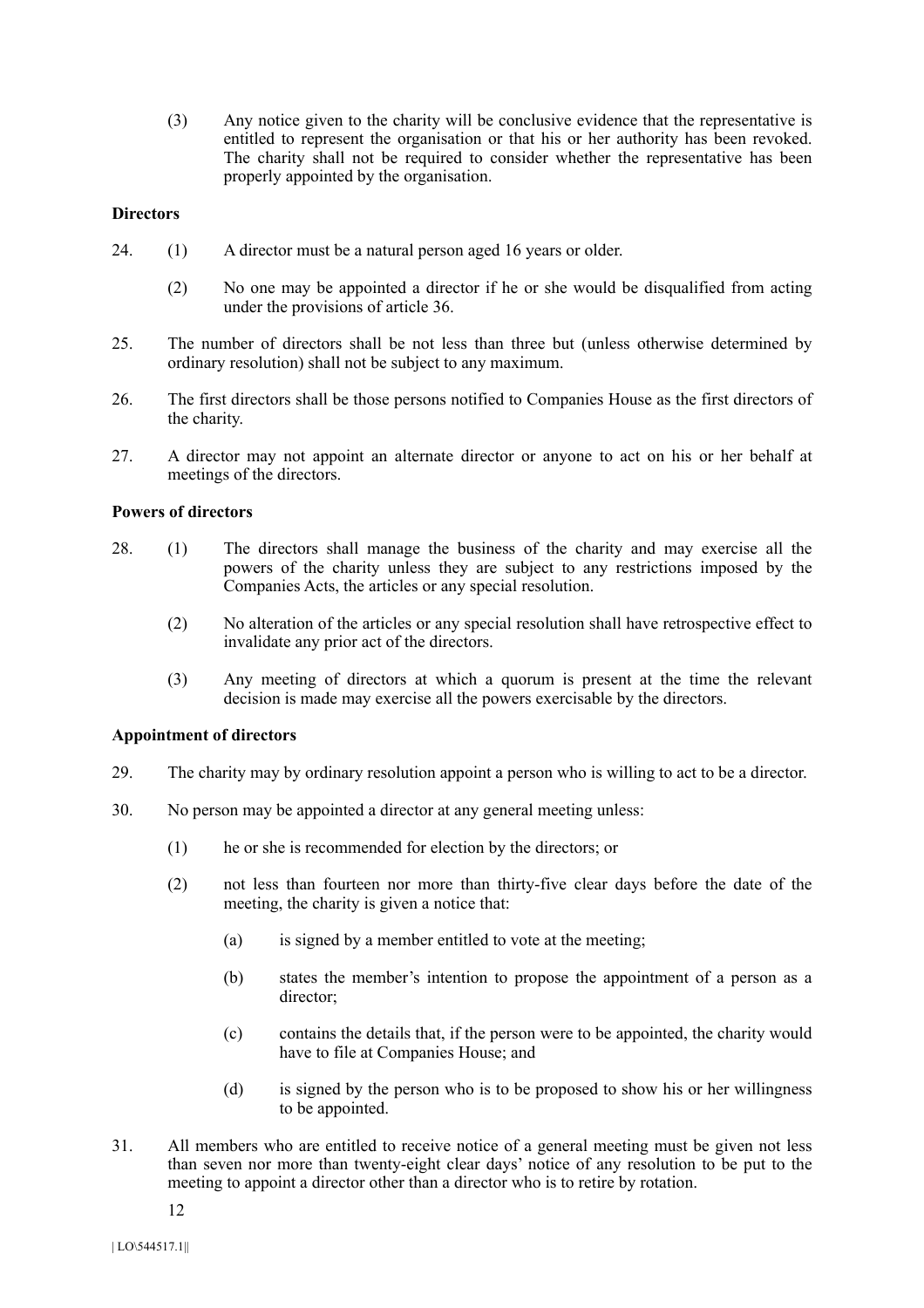- 32. The directors may appoint a person who is willing to act to be a director.
- 33. The appointment of a director, whether by the charity in general meeting or by the other directors, must not cause the number of directors to exceed any number fixed as the maximum number of directors.

### **Disqualification and removal of directors**

- 34. A director shall cease to hold office if he or she:
	- (1) ceases to be a director by virtue of any provision in the Companies Acts or is prohibited by law from being a director;
	- (2) is disqualified from acting as a trustee by virtue of section 72 of the Charities Act 1993 (or any statutory re-enactment or modification of that provision);
	- (3) ceases to be a member of the charity;
	- (4) becomes incapable by reason of mental disorder, illness or injury of managing and administering his or her own affairs;
	- (5) resigns as a director by notice to the charity (but only if at least two directors will remain in office when the notice of resignation is to take effect); or
	- (6) is absent without the permission of the directors from all their meetings held within a period of six consecutive months and the directors resolve that his or her office be vacated.

#### **Remuneration of directors**

35. The directors must not be paid any remuneration unless it is authorised by article 6.

#### **Proceedings of directors**

- 36. (1) The directors may regulate their proceedings as they think fit, subject to the provisions of the articles.
	- (2) Any director may call a meeting of the directors.
	- (3) The secretary (if any) must call a meeting of the directors if requested to do so by a director.
	- (4) Questions arising at a meeting shall be decided by a majority of votes.
	- (5) A meeting may be held by suitable electronic means agreed by the directors in which each participant may communicate with all the other participants.
- 37. (1) No decision may be made by a meeting of the directors unless a quorum is present at the time the decision is purported to be made. 'Present' includes being present by suitable electronic means agreed by the directors in which a participant or participants may communicate with all the other participants.
	- (2) The quorum shall be three or such larger number as may be decided from time to time by the directors.
	- (3) A director shall not be counted in the quorum present when any decision is made about a matter upon which that director is not entitled to vote.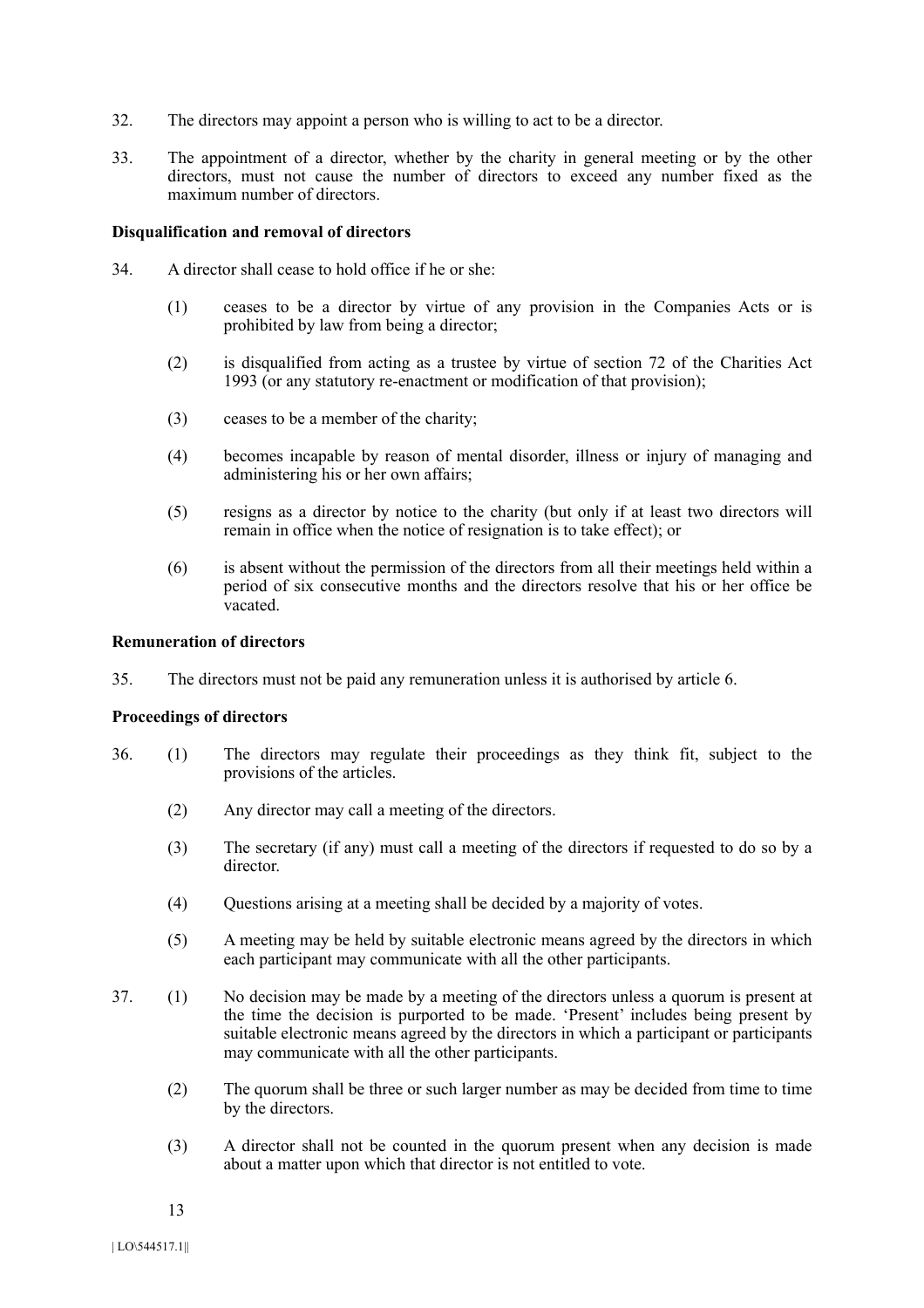- 38. If the number of directors is less than the number fixed as the quorum, the continuing directors or director may act only for the purpose of filling vacancies or of calling a general meeting.
- 39. (1) The directors shall appoint a director to chair their meetings and may at any time revoke such appointment.
	- (2) If no-one has been appointed to chair meetings of the directors or if the person appointed is unwilling to preside or is not present within ten minutes after the time appointed for the meeting, the directors present may appoint one of their number to chair that meeting.
	- (3) The person appointed to chair meetings of the directors shall have no functions or powers except those conferred by the articles or delegated to him or her by the directors.
- 40. (1) A resolution in writing or in electronic form agreed by a simple majority of all the directors entitled to receive notice of a meeting of directors or of a committee of directors and to vote upon the resolution shall be as valid and effectual as if it had been passed at a meeting of the directors or (as the case may be) a committee of directors duly convened and held provided that:
	- (a) a copy of the resolution is sent or submitted to all the directors eligible to vote; and
	- (b) a simple majority of directors has signified its agreement to the resolution in an authenticated document or documents which are received at the registered office within the period of 28 days beginning with the circulation date.
	- (2) The resolution in writing may comprise several documents containing the text of the resolution in like form to each of which one or more directors has signified their agreement.

## **Delegation**

- 41. (1) The directors may delegate any of their powers or functions to a committee of two or more directors but the terms of any delegation must be recorded in the minute book.
	- (2) The directors may impose conditions when delegating, including the conditions that:
		- (a) the relevant powers are to be exercised exclusively by the committee to whom they delegate;
		- (b) no expenditure may be incurred on behalf of the charity except in accordance with a budget previously agreed with the directors.
	- (3) The directors may revoke or alter a delegation.
	- (4) All acts and proceedings of any committees must be fully and promptly reported to the directors.

### **Declaration of directors' interests**

42. A director must declare the nature and extent of any interest, direct or indirect, which he or she has in a proposed transaction or arrangement with the charity or in any transaction or arrangement entered into by the charity which has not previously been declared. A director must absent himself or herself from any discussions of the directors in which it is possible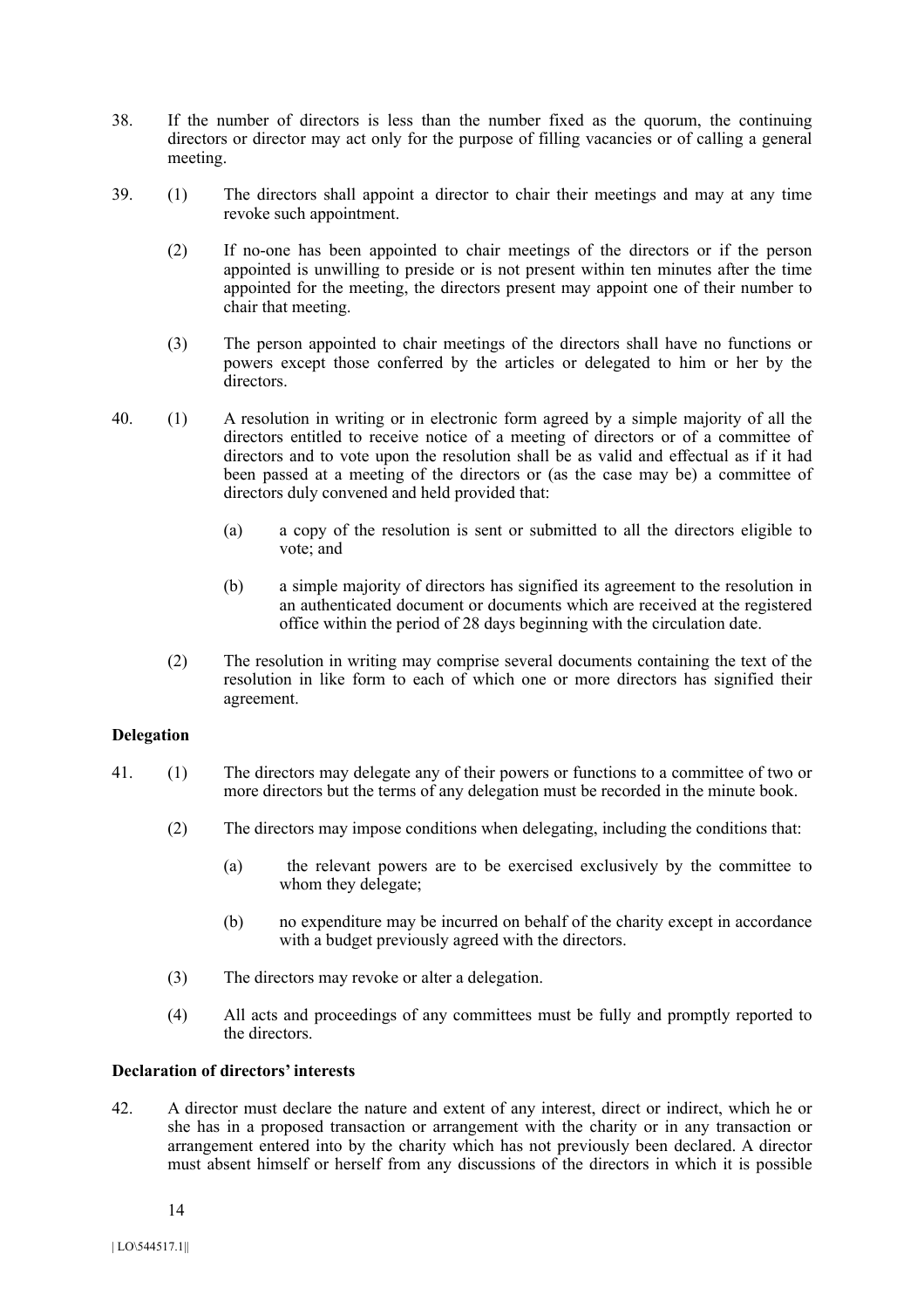that a conflict will arise between his or her duty to act solely in the interests of the charity and any personal interest (including but not limited to any personal financial interest).

### **Conflicts of interests**

- 43. (1) If a conflict of interests arises for a director because of a duty of loyalty owed to another organisation or person and the conflict is not authorised by virtue of any other provision in the articles, the unconflicted directors may authorise such a conflict of interests where the following conditions apply:
	- (a) the conflicted director is absent from the part of the meeting at which there is discussion of any arrangement or transaction affecting that other organisation or person;
	- (b) the conflicted director does not vote on any such matter and is not to be counted when considering whether a quorum of directors is present at the meeting; and
	- (c) the unconflicted directors consider it is in the interests of the charity to authorise the conflict of interests in the circumstances applying.
	- (2) In this article a conflict of interests arising because of a duty of loyalty owed to another organisation or person only refers to such a conflict which does not involve a direct or indirect benefit of any nature to a director or to a connected person.

#### **Validity of directors' decisions**

- 44. (1) Subject to article 46(2), all acts done by a meeting of directors, or of a committee of directors, shall be valid notwithstanding the participation in any vote of a director:
	- (a) who was disqualified from holding office;
	- (b) who had previously retired or who had been obliged by the constitution to vacate office;
	- (c) who was not entitled to vote on the matter, whether by reason of a conflict of interests or otherwise; if without:
	- (d) the vote of that director; and
	- (e) that director being counted in the quorum; the decision has been made by a majority of the directors at a quorate meeting.
	- (2) Article 46(1) does not permit a director or a connected person to keep any benefit that may be conferred upon him or her by a resolution of the directors or of a committee of directors if, but for article 46(1), the resolution would have been void, or if the director has not complied with article 44.

#### **Seal**

45. If the charity has a seal it must only be used by the authority of the directors or of a committee of directors authorised by the directors. The directors may determine who shall sign any instrument to which the seal is affixed and unless otherwise so determined it shall be signed by a director and by the secretary (if any) or by a second director.

#### **Minutes**

46. The directors must keep minutes of all:

15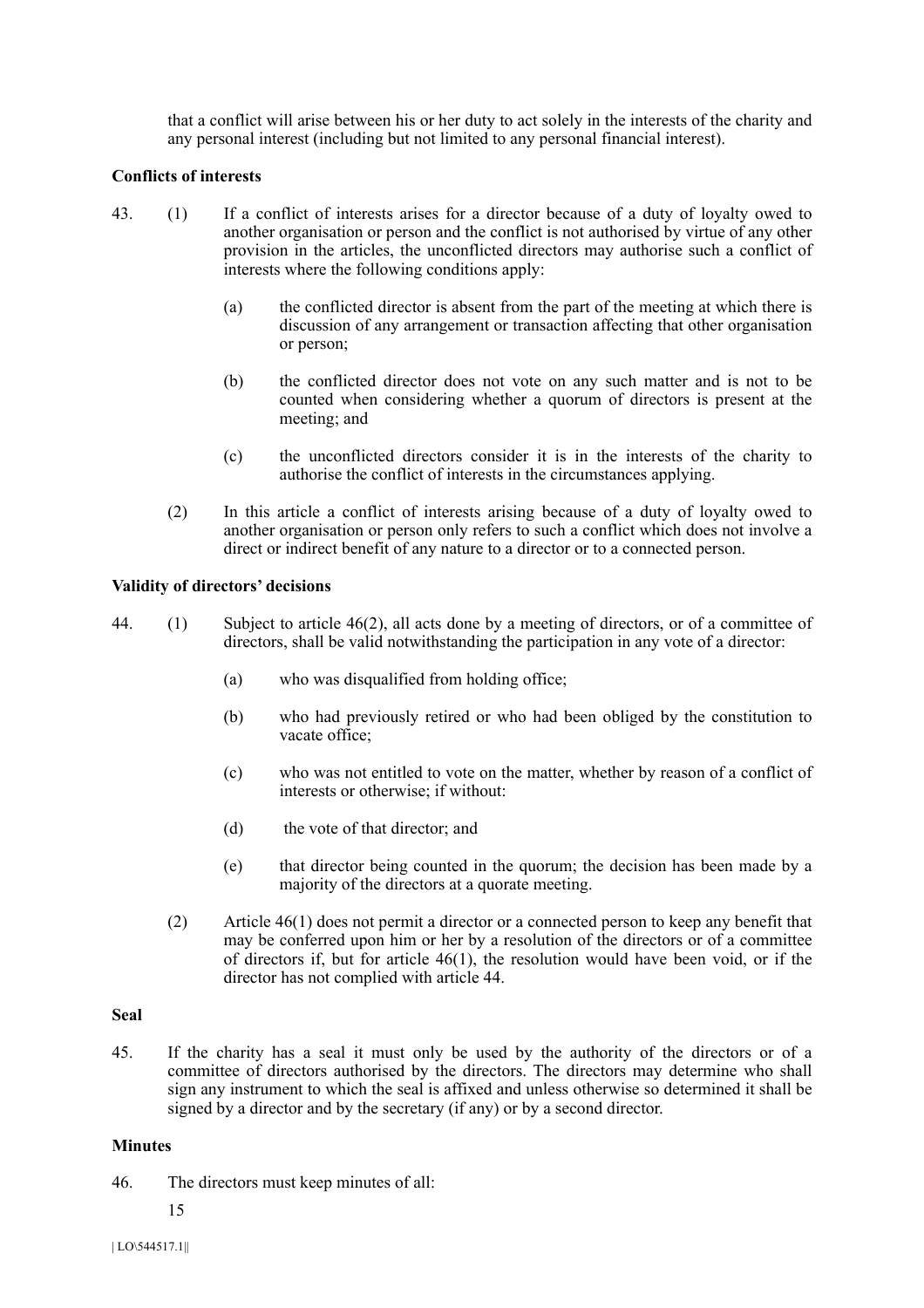- (1) appointments of officers made by the directors;
- (2) proceedings at meetings of the charity;
- (3) meetings of the directors and committees of directors including:
	- (a) the names of the directors present at the meeting;
	- (b) the decisions made at the meetings; and
	- (c) where appropriate the reasons for the decisions.

# **Accounts**

- 47. (1) The directors must prepare for each financial year accounts as required by the Companies Acts. The accounts must be prepared to show a true and fair view and follow accounting standards issued or adopted by the Accounting Standards Board or its successors and adhere to the recommendations of applicable Statements of Recommended Practice.
	- (2) The directors must keep accounting records as required by the Companies Acts.

# **Annual Report and Return and Register of Charities**

- 48. (1) The directors must comply with the requirements of the Charities Act 1993 with regard to the:
	- (a) transmission of the statements of account to the charity;
	- (b) preparation of an Annual Report and its transmission to the Commission;
	- (c) preparation of an Annual Return and its transmission to the Commission.
	- (2) The directors must notify the Commission promptly of any changes to the charity's entry on the Central Register of Charities.

# **Means of communication to be used**

- 49. (1) Subject to the articles, anything sent or supplied by or to the charity under the articles may be sent or supplied in any way in which the Companies Act 2006 provides for documents or information which are authorised or required by any provision of that Act to be sent or supplied by or to the charity.
	- (2) Subject to the articles, any notice or document to be sent or supplied to a director in connection with the taking of decisions by directors may also be sent or supplied by the means by which that director has asked to be sent or supplied with such notices or documents for the time being.
- 50. Any notice to be given to or by any person pursuant to the articles:
	- (1) must be in writing; or
	- (2) must be given in electronic form.
- 51. (1) The charity may give any notice to a member either:
	- (a) personally; or
	- 16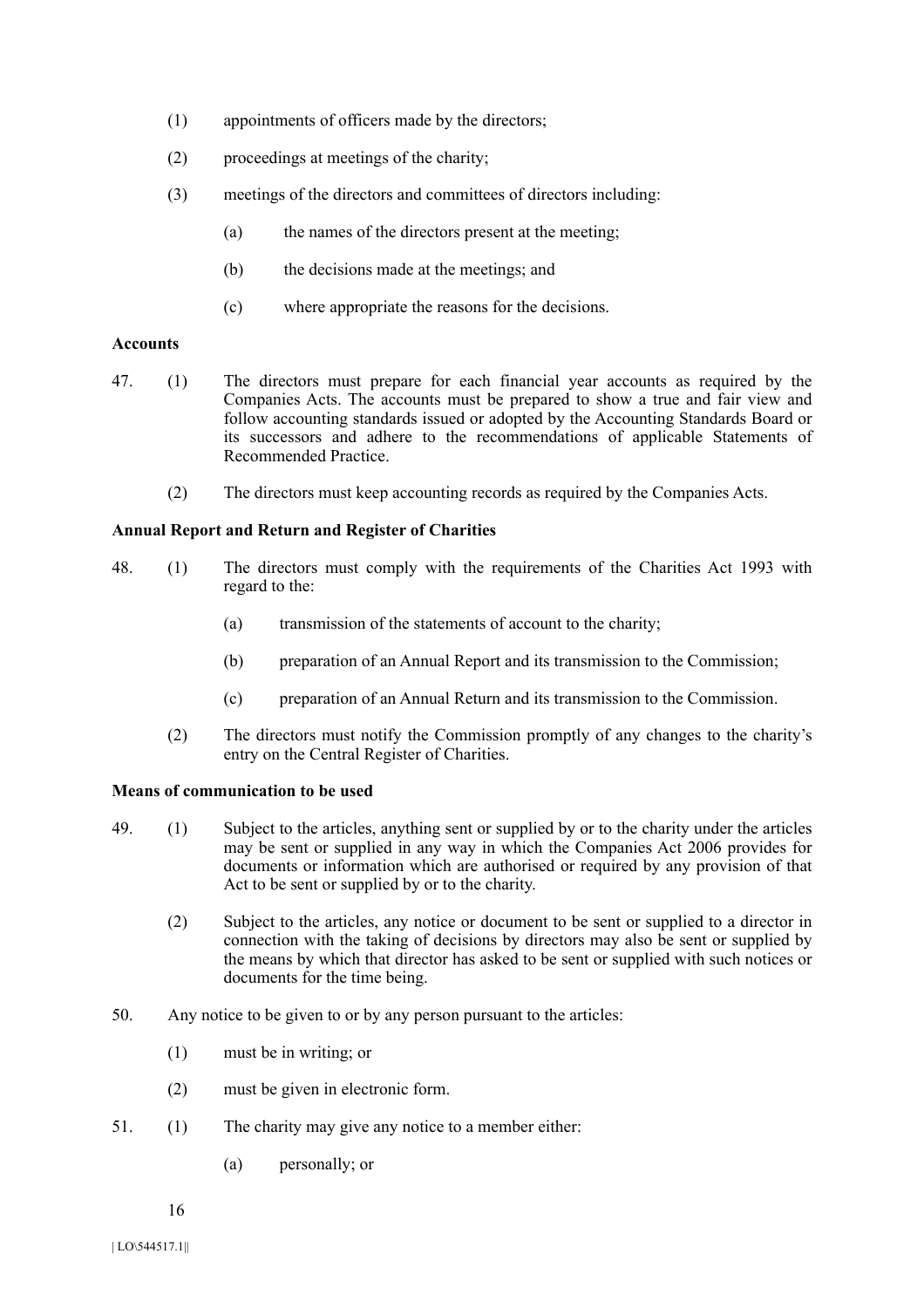- (b) by sending it by post in a prepaid envelope addressed to the member at his or her address; or
- (c) by leaving it at the address of the member; or
- (d) by giving it in electronic form to the member's address.
- (2) A member who does not register an address with the charity or who registers only a postal address that is not within the United Kingdom shall not be entitled to receive any notice from the charity.
- 52. A member present in person at any meeting of the charity shall be deemed to have received notice of the meeting and of the purposes for which it was called.
- 53. (1) Proof that an envelope containing a notice was properly addressed, prepaid and posted shall be conclusive evidence that the notice was given.
	- (2) Proof that an electronic form of notice was given shall be conclusive where the company can demonstrate that it was properly addressed and sent, in accordance with section 1147 of the Companies Act 2006.
	- (3) In accordance with section 1147 of the Companies Act 2006 notice shall be deemed to be given:
		- (a) 48 hours after the envelope containing it was posted; or
		- (b) in the case of an electronic form of communication, 48 hours after it was sent.

### **Indemnity**

- 54. (1) The charity may indemnify a relevant director against any liability incurred by him or her or it in that capacity, to the extent permitted by sections 232 to 234 of the Companies Act 2006.
	- (2) In this article a "relevant director" means any director or former director of the charity.

#### **Rules**

- 55. (1) The directors may from time to time make such reasonable and proper rules or bye laws as they may deem necessary or expedient for the proper conduct and management of the charity.
	- (2) The bye laws may regulate the following matters but are not restricted to them:
		- (a) the admission of members of the charity (including the admission of organisations to membership) and the rights and privileges of such members, and the entrance fees, subscriptions and other fees or payments to be made by members;
		- (b) the conduct of members of the charity in relation to one another, and to the charity's employees and volunteers;
		- (c) the setting aside of the whole or any part or parts of the charity's premises at any particular time or times or for any particular purpose or purposes;